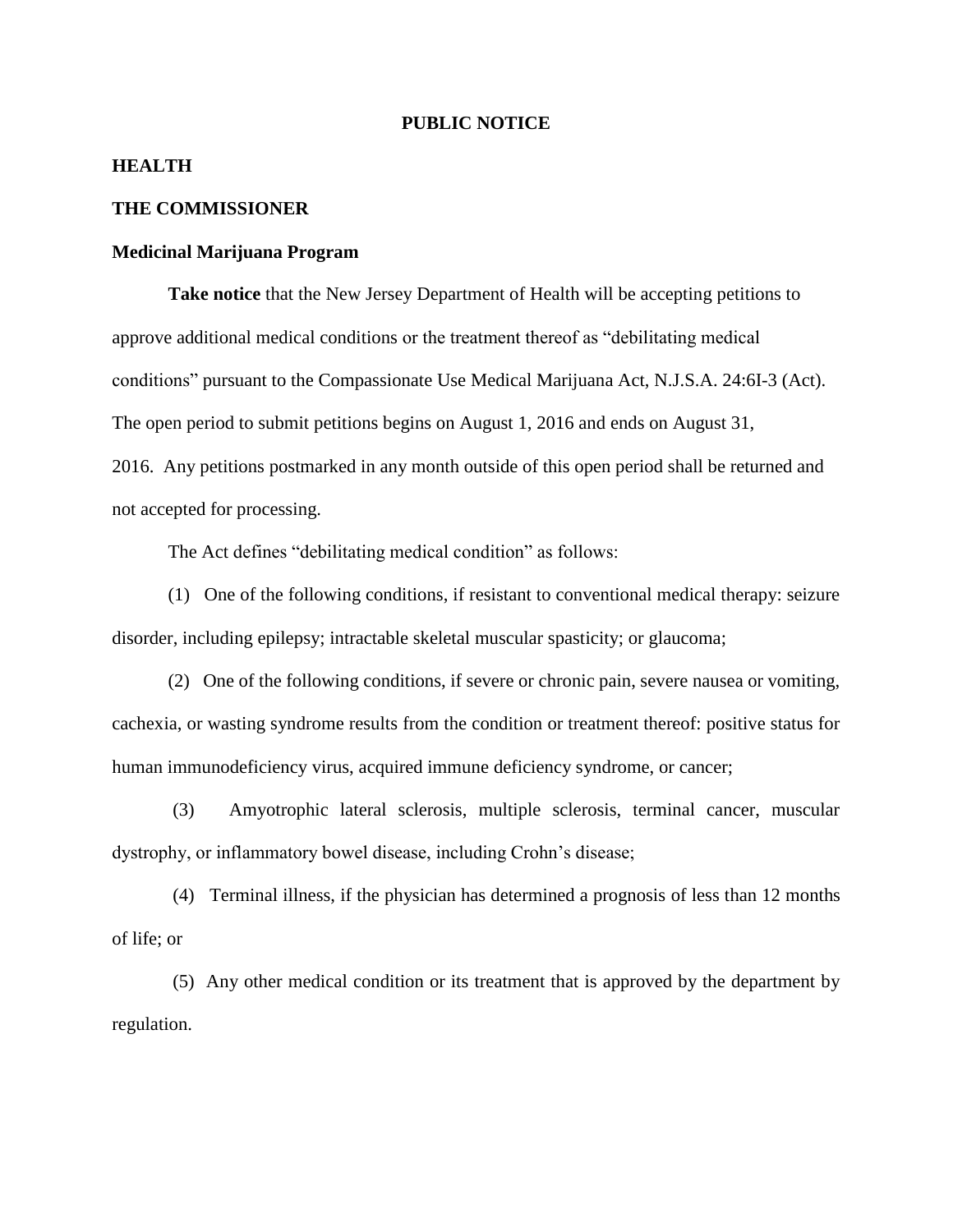Petitions for additional medical conditions or their treatments must be submitted by certified mail to the Medicinal Marijuana Program and contain the following information:

(1) The extent to which the condition is generally accepted by the medical community and other experts as a valid, existing medical condition;

(2) If one or more treatments of the condition, rather than the condition itself, are alleged to be the cause of the patient's suffering, the extent to which the treatments causing suffering are generally accepted by the medical community and other experts as valid treatments for the condition;

(3) The extent to which the condition itself and/or the treatments thereof cause severe suffering, such as severe and/or chronic pain, severe nausea and/or vomiting, or otherwise severely impair the patient's ability to carry on activities of daily living;

(4) The availability of conventional medical therapies other than those that cause suffering to alleviate suffering caused by the condition and/or the treatment thereof;

(5) The extent to which evidence that is generally accepted among the medical community and other experts supports a finding that the use of marijuana alleviates suffering caused by the condition and/or the treatment thereof; and

(6) Letters of support from physicians or other licensed health care professional knowledgeable about the condition.

The Department strongly encourages using the Petition Form that is available at <http://nj.gov/health/medicalmarijuana/> or by written request at the address below. Petitions must be sent by certified mail to the following address:

New Jersey Department of Health

Office of Commissioner – Medicinal Marijuana Program